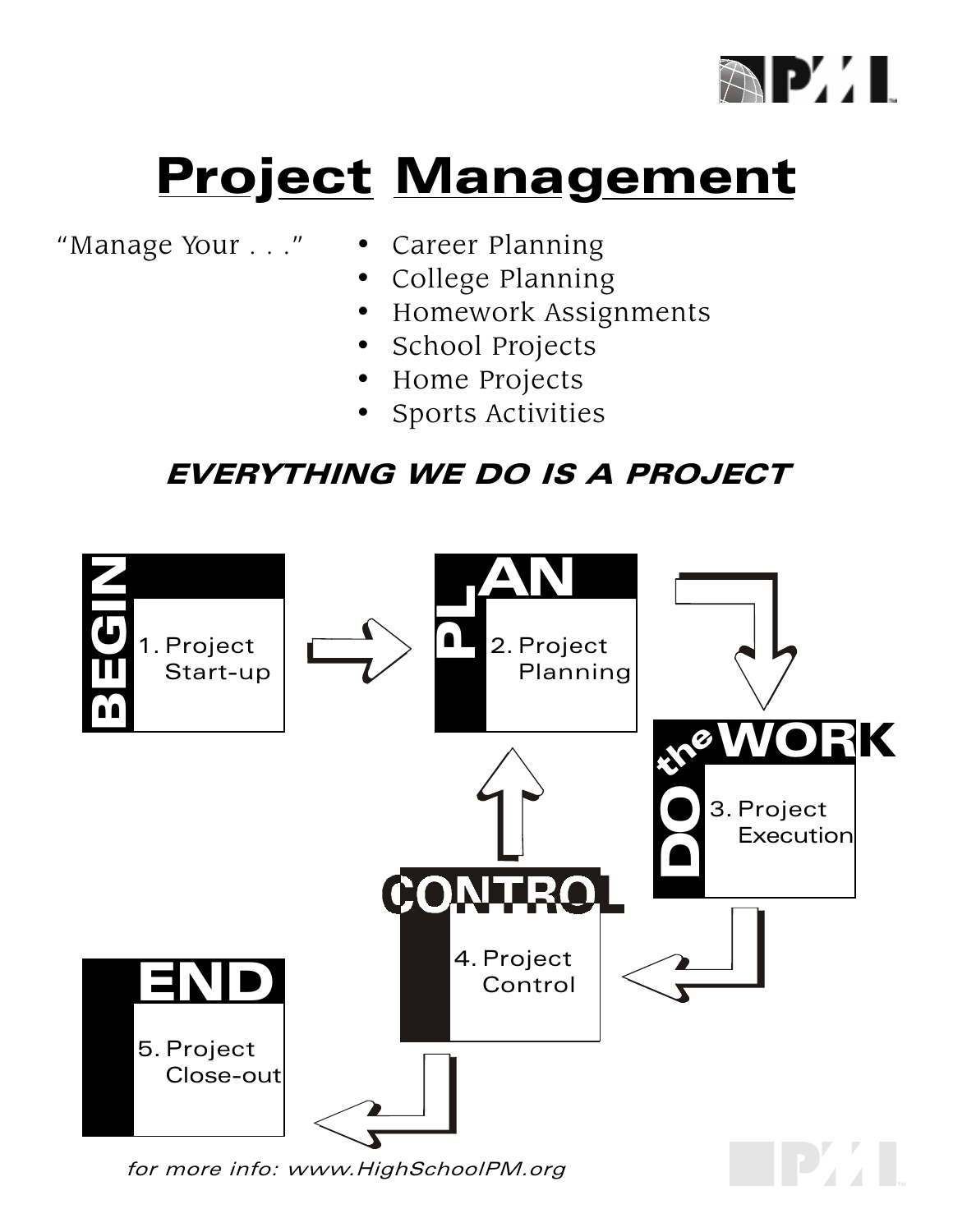#### PROJECT MANAGEMENT



# HIGH SCHOOL TO COLLEGE - IT'S A PROJECT!

**j** 

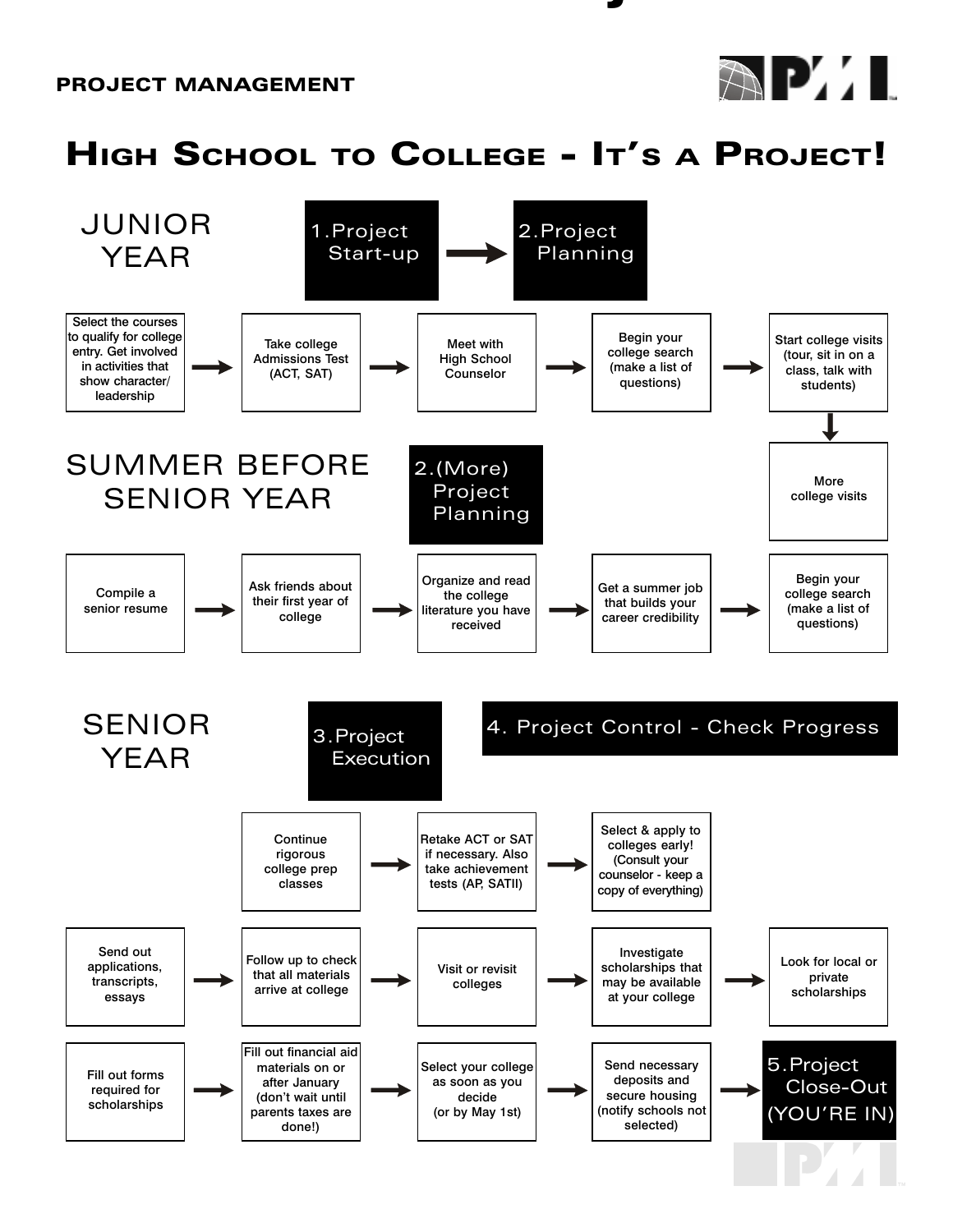

**TPAL** 

# HOW TO USE PROJECT MANAGEMENT

- 1. Start your project with the end in mind, picture your goal, how much budget you have to spend, and a target date when you want to finish. Write a sentence or two describing your project. This is the Start-Up.
- 2. The next five steps are called Project Planning. They include identifying stakeholders, making a schedule, calculating an estimate, determining contingency, and setting a baseline.
	- 2.1 Find out who may be interested in your project and can help or hinder you from reaching your goals and target date. Ask for their cooperation. These people are called the stakeholders.
	- 2.2 Make a list of the tasks to achieve your goal. Estimate how long each will take to get done and how they fit together (first things, first, etc., this is a schedule.)
	- 2.3 Make a list of things you need to meet your goal, check to see if you have them available or need to buy them and estimate how much they will cost. This is called the estimate.
	- 2.4 Think of any risks that you may encounter in doing the project, some thing or some one that might prevent you from achieving you schedule or estimate. Use your best persuasive skills to get cooperation from your opponents. Add more time or money to minimize your risks and prevent surprises. This is called *contingency*.
	- 2.5 Compare your goal and target date with your schedule, estimate and contingency and adjust either to fit your available budget or time to finish. Notify your stakeholders of your plans and get their buy-in. Set up checkpoints or milestones to keep track of progress and accomplishments. This is called a baseline.
- 3. Do the work following the plan (Project Execution.)
- 4. Use the checkpoints and milestones to keep track of progress and accomplishment. When things don't go according to plan, (and they rarely do) make adjustments and trade-offs, keeping the end in mind and the original budget and time to finish. This is called Project Control.
- 5. Review the finished project goal, budget, and time. Write down the things you learned while doing this project as a reminder for next time. This is called Project Close-Out.

### **STUDENT PROJECT EXPERIENCE**

#### Using Project Management for a Biology Poster Project - Lessons learned by Heidi S.

By using the project management method for my assignment, I was able to visually see what needed to be accomplished for my project. I was able to plan how my time was to be spent and how efficient our group had to be. The project management method allows for critical analysis of every aspect of a project. This is important in order for the endeavor to be successful. Also, this method gave me a chance to check off small goals leading up to the final product, which made it easier to revise parts of the project (schedule, budget, etc.) throughout the process of doing it.

Using Project Management to Prepare for a Wrestling Tournament - Lessons learned by Nick L.

By using the project management process, I realized how much actually went into the intricate process of preparing to wrestle. Seeing as it was all second nature to me, this process has taught me and will hopefully inform others in how to successfully prepare themselves.